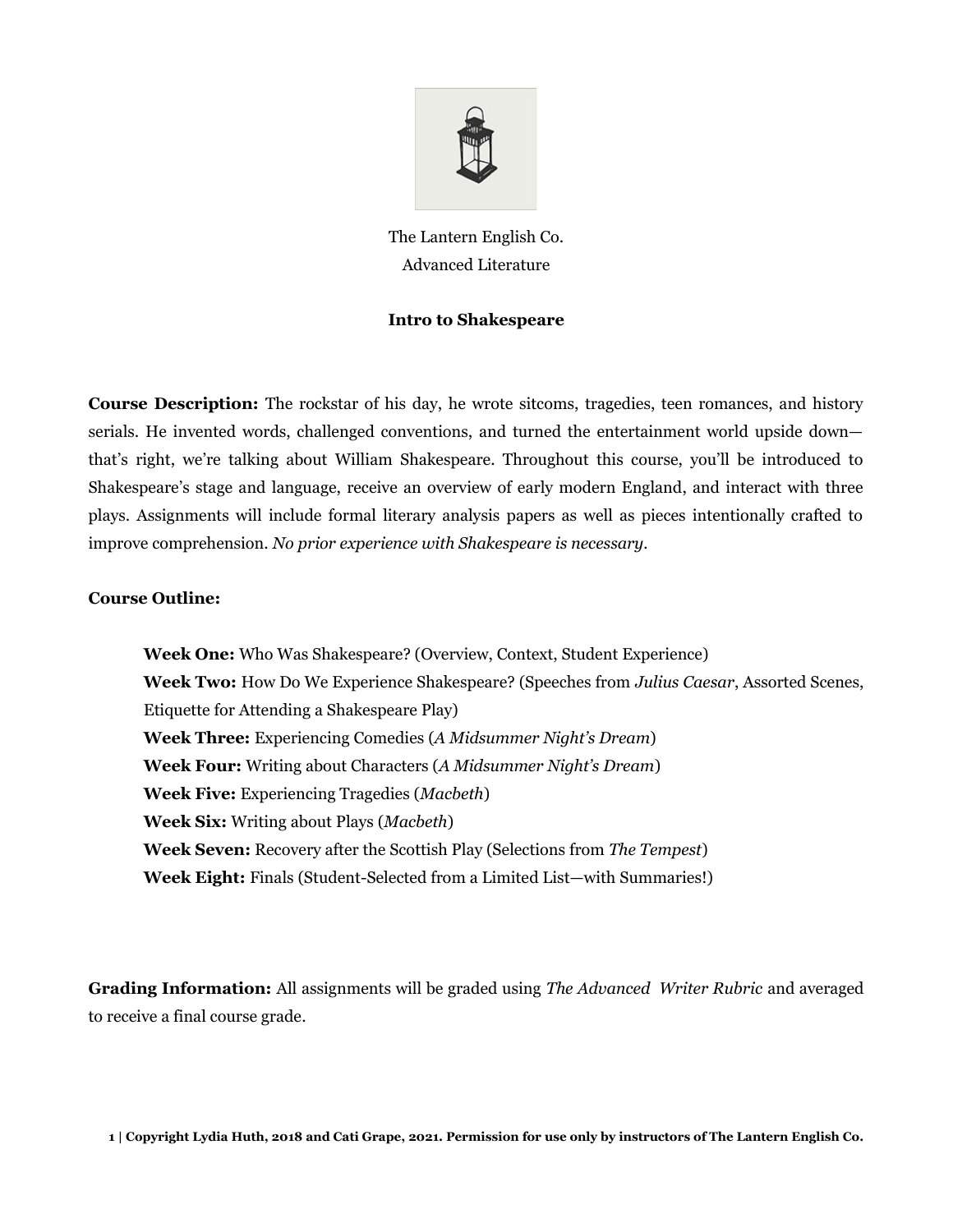#### **REQUIRED TEXTS:**

The student should have access to copies of *A Midsummer Night's Dream, Macbeth, The Tempest,* and whatever fourth play the student selects.

There is no required edition; the student must simply cite the edition used, as different editions are based on different versions of Shakespeare's plays. However, **please do not use "modern English" translations or abridged copies of the plays, but instead choose edited copies in Elizabethan English** (e.g. the Norton Shakespeare)—we'll be working through how to understand Shakespeare's language.

**If you would like an online copy**, The Folger Shakespeare Library provides (as of July 2020) free digital editions with line numbers.

We recommend that students interact with the text (highlighting and marginal notes), but students are *not* required to own copies of the work—texts from the library are perfectly all right! If you would like to own, inexpensive copies can be found online and at used bookstores.

As students tend to experience stronger reading comprehension when not reading on a screen, we would highly recommend that students have access to a hard copy of the works (a printed out PDF works well, too!).

## **OPTIONS FOR THE FINAL STUDENT-SELECTED PLAY:**

Below, we have compiled a list of the plays you can select for your final project, as well as a short summary of what you can expect from each play and its genre (comedy, tragedy, history).

Fellow Shakespeare nerds might notice that several plays are missing from the list. Why, you ask? As we've covered before, not all of Shakespeare's subject matter is fun for the whole family—some content is for major British history geeks, some is explicit, and some is just less comfortable for many people. Therefore, we are keeping this to a "pre-college" list of plays, so you can have fun exploring Shakespeare's canon without getting too deep into intense content.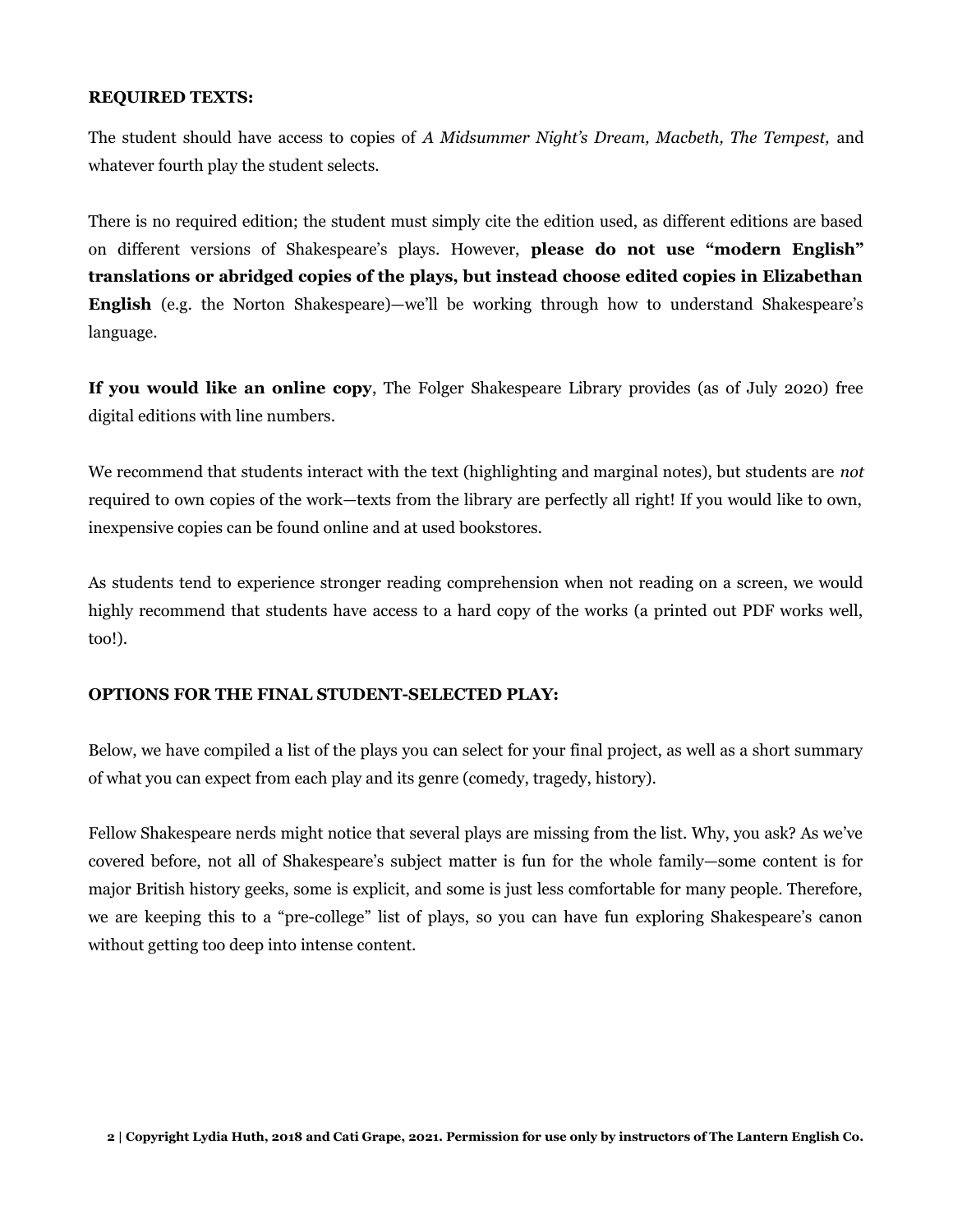## **OUR TOP RECOMMENDATIONS:**

*Uncertain about which to select? These plays are some of our favorites.*

**AS YOU LIKE IT.** *Comedy.* "All the world's a stage" (2.7.138) as two cousins embrace exile from their courtly home to join a band of nobility living in the Forest of Arden. One of the most iconic moments is when heroine Rosalind, dressed as a man for safety, meets with her love interest Orlando to "cure" Orlando of his love . . . for Rosalind.

**HAMLET.** *Tragedy.* Yes, it's the one with the skull. This deeply-introspective play follows a young prince who is spurred to revenge when the ghost of his father claims that he was murdered by his brother, Hamlet's uncle… who also married Hamlet's mom. Awkward. The play is chock full of vengeance, madness, and bloodshed, as well as some of the most iconic speeches you've ever heard—although there is an awful lot of talking.

**KING LEAR.** *Tragedy.* If you like psychology and beautiful poetry, this is a good choice for you. *King Lear* looks on as the titular character slips into madness, his world slowly falling apart.

**MUCH ADO ABOUT NOTHING.** *Comedy.* This is a favorite of many high school students. It's a bantering love story between a jaded war hero and a sassily strong lady, both of whom claim they can't stand romantic love. Through twists, turns, and betrayals, the pair are tricked into falling for each other.

**THE COMEDY OF ERRORS.** *Comedy.* A short, slapstick play, *Comedy of Errors* watches the zaniness that ensues when two long-lost sets of twins are suddenly brought back together.

**TWELFTH NIGHT.** *Comedy.* This another twin comedy, this time with a more involved plot. After twins Sebastian and Viola were torn apart in a shipwreck, Viola must provide for herself by pretending to be a man—but ends up falling in love with the duke, her employer. As if that weren't awkward enough, the duke's crush Olivia (who is completely disinterested) falls for "Cesario," Viola's male alter ego. (Good thing Viola has a male twin, right? Basically the same thing.) There's also a lovely cast of ridiculous side characters.